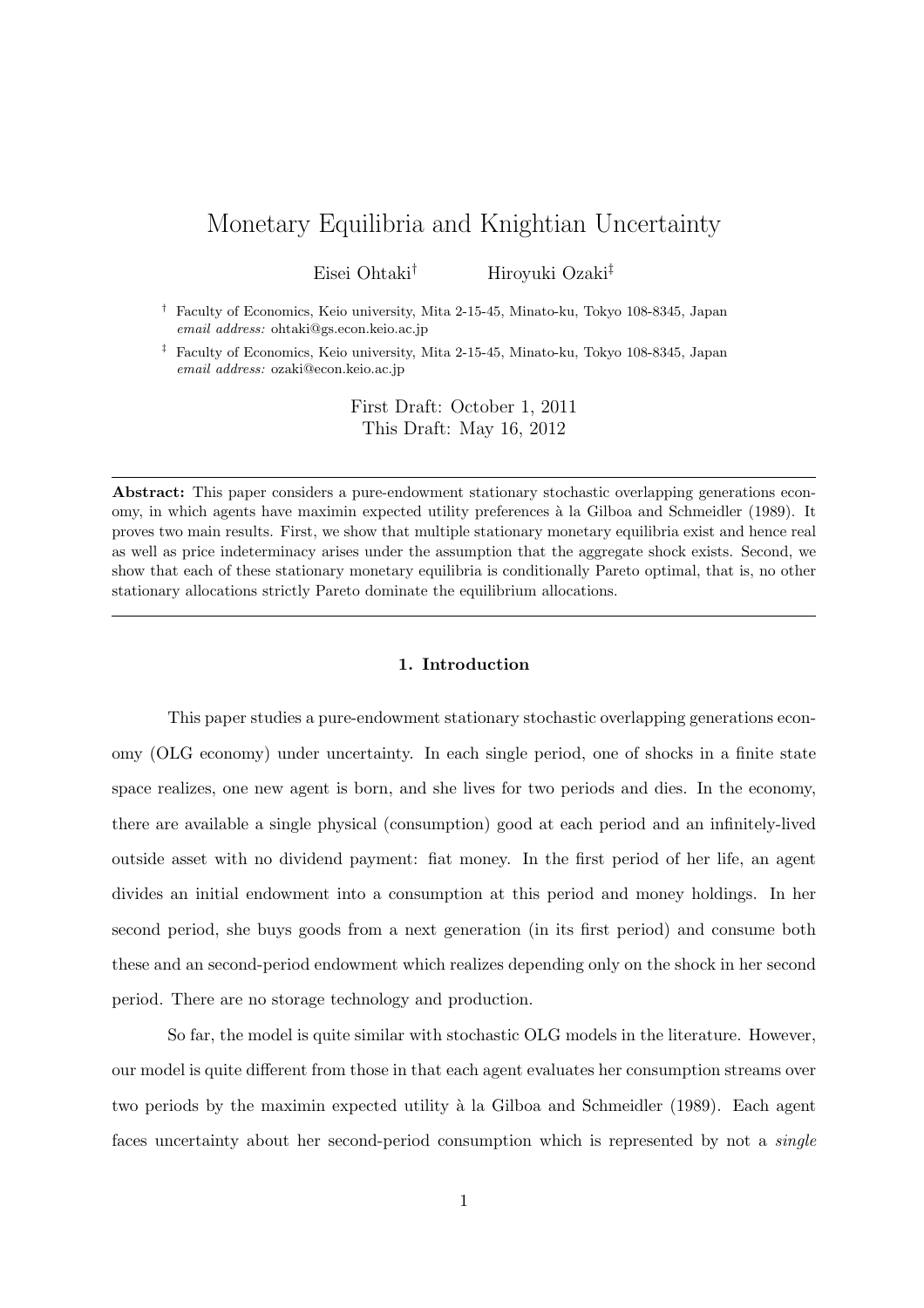probability distribution but a *set* of probability distributions. Such uncertainty is sometimes referred to as Knightian uncertainty after an economist who distinguished such a multi-prior situation from risk where uncertainty is summarized by a single probability distribution (Knight, 1921). Then, each agent is supposed to use the "worst" probability distribution to calculate her final evaluation of consumption streams. Such a behavior of decision-makers was characterized by some behavioral axioms by Gilboa and Schmeidler (1989) for an infinite state space and by Casadesus-Masanell, Klibanoff and Ozdenoren (2000) for a finite state space, which is the case in this paper.

Under these schemes, this paper proves two main results. First, we show that an open set of "economy" exists in which multiple stationary monetary equilibria exist. Here, "economy" is defined by a pair of initial endowments in the agent's first and second period. Since we assume that each generation is identical and that the state space is finite, the economy is defined by a point in a finite-dimensional Euclidean space (apart from the preference structure). It is shown that for some open set of the economy, a continuum of equilibrium prices exists. We also provides several numerical examples which indicate that an increase in uncertainty (in the sense that the set of probability measures of each agent expands) enlarges not only the degree of indeterminacy of equilibrium prices and allocations but also the range of the economy in which indeterminacy is observed. It is well-known (Gottardi, 1996) that when the agent's preference is differentiable, each equilibrium price is locally isolated (although there might be many). In contrast, the preference in our model, which is represented by the maximin expected utility, may *not* be differentiable and this is why the continuum of equilibria shows up in our model.

Second, we conduct some welfare analysis and prove that each of these stationary monetary equilibria is conditionally Pareto optimal, that is, no other stationary allocations strictly Pareto dominate the equilibrium allocations. In particular, this is somewhat surprising since any equilibrium in the continuum of equilibria cannot be dominated by another one in it.

We finally mention the relationship of our model to the existing literature. Epstein and Wang (1994, 1995) extend Lucas' (1978) dynamic asset pricing model by assuming that a representative agent evaluates consumption streams by maximin expected utility. By definition, at an equilibrium, the representative agent does not hold any asset and consume all of her initial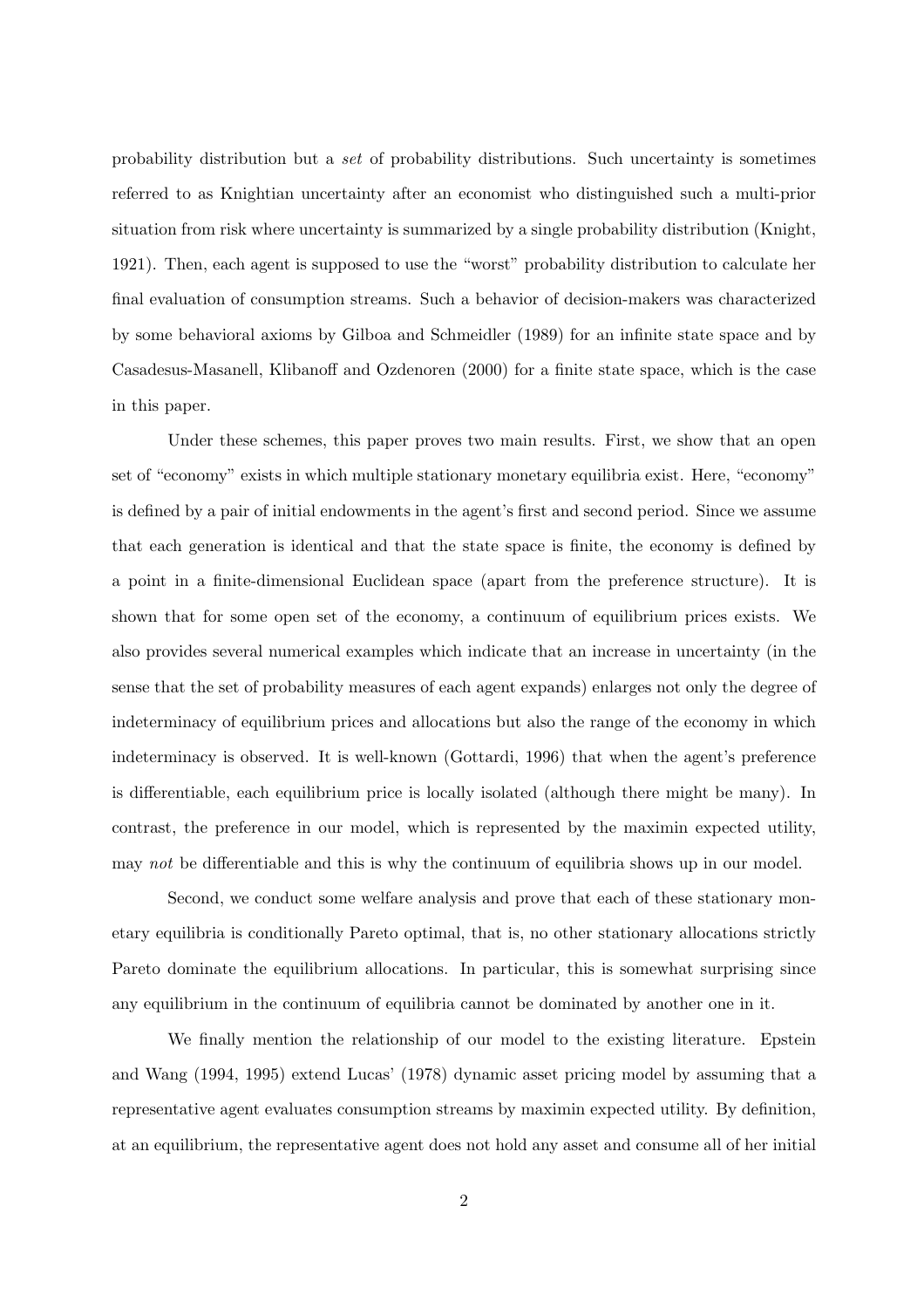endowment in each period. Then, the equilibrium (supporting) prices are those prices under which the optimal decision of the representative agent is to hold no asset. Epstein and Wang (1994, 1995) show that there exists uncountably many such equilibrium prices. However, in their model, indeterminacy of equilibrium *allocation* cannot happen because of the representativeagent setting. On the other hand, in our exchange economy, indeterminacy of allocation (real indeterminacy) as well as price indeterminacy takes place.

Dana (2004) considers a static exchange economy model with maximin-expected-utilitymaximizing agents and shows that the price, and hence, real indeterminacy arises under the assumption of no aggregate shock. Here, no aggregate shock means that the total endowment does not change over the state space. On the other hand, ours is a dynamic model and show that the real indeterminacy arises when the aggrregate shock *does* exists, that is, when the sum of initial endowments of the old generation and the young generation in the same period changes over the state space.

#### **2. The Economy**

We consider a stationary stochastic overlapping generations economy with a single physical good, in which agents assign multiple priors to uncertainty.

#### *2.1. Fundamentals*

Time is divided into discrete periods and indexed by *t*. While this index can have values between *−∞* and +*∞*, we use convention of calling the current date (or equivalently, the initial period) period 1. That is,  $t = 1, 2, 3, \ldots$ . Uncertainty is modeled by a realization of a shock *s* in the *finite* set of shocks, *S*, at the beginning of each single period. The past of the economy, that is, the history of shocks up to period 0 is treated as given and denoted by  $\sigma_0$ . We denote by  $\Delta(S)$  or, more simply,  $\Delta_S$  the set of all probability measures on *S*.

In each period, one new agent enters the economy after the realization of the shock and lives for two periods. Thus, agents are essentially indexed by (*t, st*), which is a pair of the period and the shock at which they are born. Agent  $(t, s_t)$ 's endowment is assumed to depend on the shocks which occurred in the first and the second period of their life,  $s_t$ ,  $s_{t+1} \in S$ , but not on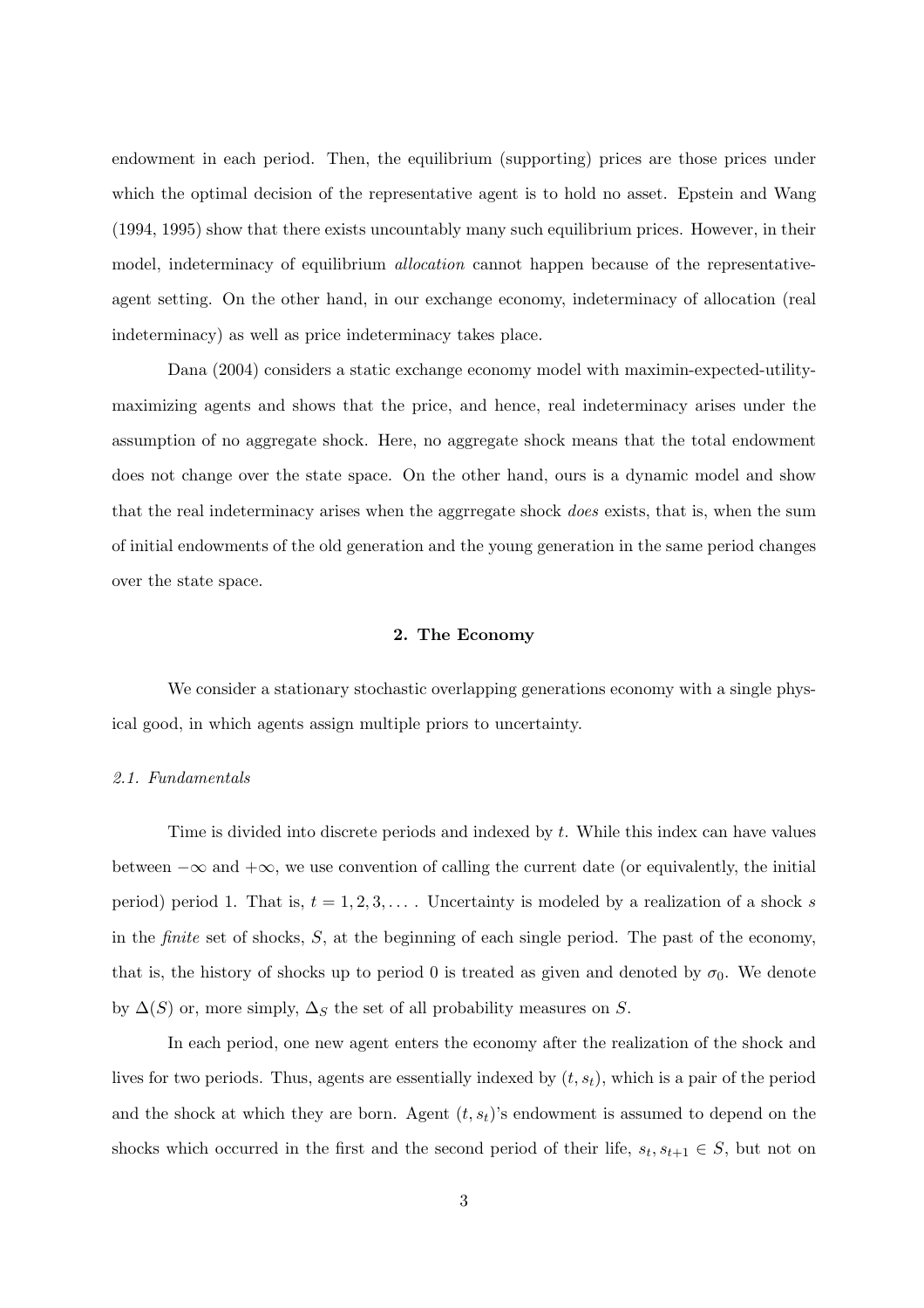the period *t* itself nor on the past history of shocks. Let  $\omega_{s_t}^1$  and  $(\omega_{s_{t+1}}^2)_{s_{t+1} \in S}$  denote the firstand the second-period endowments of the physical good of agent (*t, st*), respectively. We assume that  $(\omega_s^1, (\omega_{s'}^2)_{s' \in S}) \in \mathbb{R}_{++} \times \mathbb{R}_{++}^S$  for all  $s \in S$ . Note that the second-period endowment is assumed to be independent of the shock in the first period.

We denote by  $c_{s_t}^t = (c_{s_t}^{1t}, (c_{s_ts}^{2t})_{s' \in S})$  the contingent consumption stream of agent  $(t, s_t)$ . Agent  $(t, s_t)$  is assumed to rank the consumption streams  $c_{s_t}^t$  according to her lifetime utility function  $U_{s_t} : \mathbb{R}_{++} \times \mathbb{R}^S_{++} \to \mathbb{R}$ .

Throughout this paper, we assume that agents have the maximin expected utility (MMEU) preferences<sup>1</sup>, that is, there exist an increasing<sup>2</sup>, strictly concave, and continuously differentiable real-valued function *u* on  $\mathbb{R}^2_{++}$  and a family of compact and convex subsets of  $\Delta_S$ ,  $(\mathcal{P}_s)_{s \in S}$ , such that

$$
(\forall s \in S)(\forall c \in \mathbb{R}_{++} \times \mathbb{R}_{++}^S) \quad U_s(c) = \min_{\pi \in \mathcal{P}_s} \sum_{s' \in S} u(c^1, c_{s'}^2) \pi_{s'}.
$$
 (1)

Since the MMEU preference crucially depends on  $\mathcal{P}_s$  and since *s* affects *U* only through  $\mathcal{P}_s$ , we often write  $U_s(c)$  as  $U(\mathcal{P}_s)(c)$ . We denote by  $U(\pi)(c)$  the MMEU preference rather than by  $U(\{\pi\})(c)$  when  $\mathcal{P}_s \equiv \{\pi\}$  for some  $\pi \in \Delta_S$ . Since  $U(\cdot)(c)$  is clearly continuous on  $\Delta_S$  for each *c* and since each  $\mathcal{P}_s \subseteq \Delta_S$  is compact by the assumption, it turns out that the minimum in (1) is actually achieved. Hence, we may define

$$
(\forall s \in S)(\forall c \in \mathbb{R}_{++} \times \mathbb{R}^S_{++}) \quad \mathcal{M}(\mathcal{P}_s)(c) := \underset{\pi \in \mathcal{P}_s}{\arg \min} U(\pi)(c),
$$

which is the nonempty set of priors minimizing the expected utility given the consumption stream  $c \in \mathbb{R}_{++} \times \mathbb{R}_{++}^S$ . We can prove the strict concavity of  $U(\mathcal{P}_s)(c)$  in  $c:$ <sup>3</sup>

**Theorem 1**  $U(\mathcal{P}_s)(\cdot)$  *is strictly concave for all*  $s \in S$ *.* 

We will invoke Theorem 1 when we characterize the equilibria and when we show their conditional optimality.

<sup>&</sup>lt;sup>1</sup>An axiomatization of the maximin expected utility preferences over Savage acts with a finite state space is given, for example, by Casadesus-Masanell, Klibanoff and Ozdenoren (2000).

<sup>&</sup>lt;sup>2</sup>Let *H* be a nonempty finite set. A real-valued function *f* on  $X \subseteq \mathbb{R}^H$  is *nondecreasing* if  $f(x) \ge f(y)$  for all  $x, y \in X$  such that  $x_h \geq y_h$  for all  $h \in H$  and is increasing if  $f(x) > f(y)$  for all  $x, y \in X$  such that  $x_h \geq y_h$  for all  $h \in H$  and  $x_k > y_k$  for some  $k \in H$ .

<sup>&</sup>lt;sup>3</sup>One can also show the (quasi-/strict quasi-) concavity of  $U(\mathcal{P}_s)(\cdot)$  under the assumption of the (quasi-/strictly quasi-) concavity of *u*.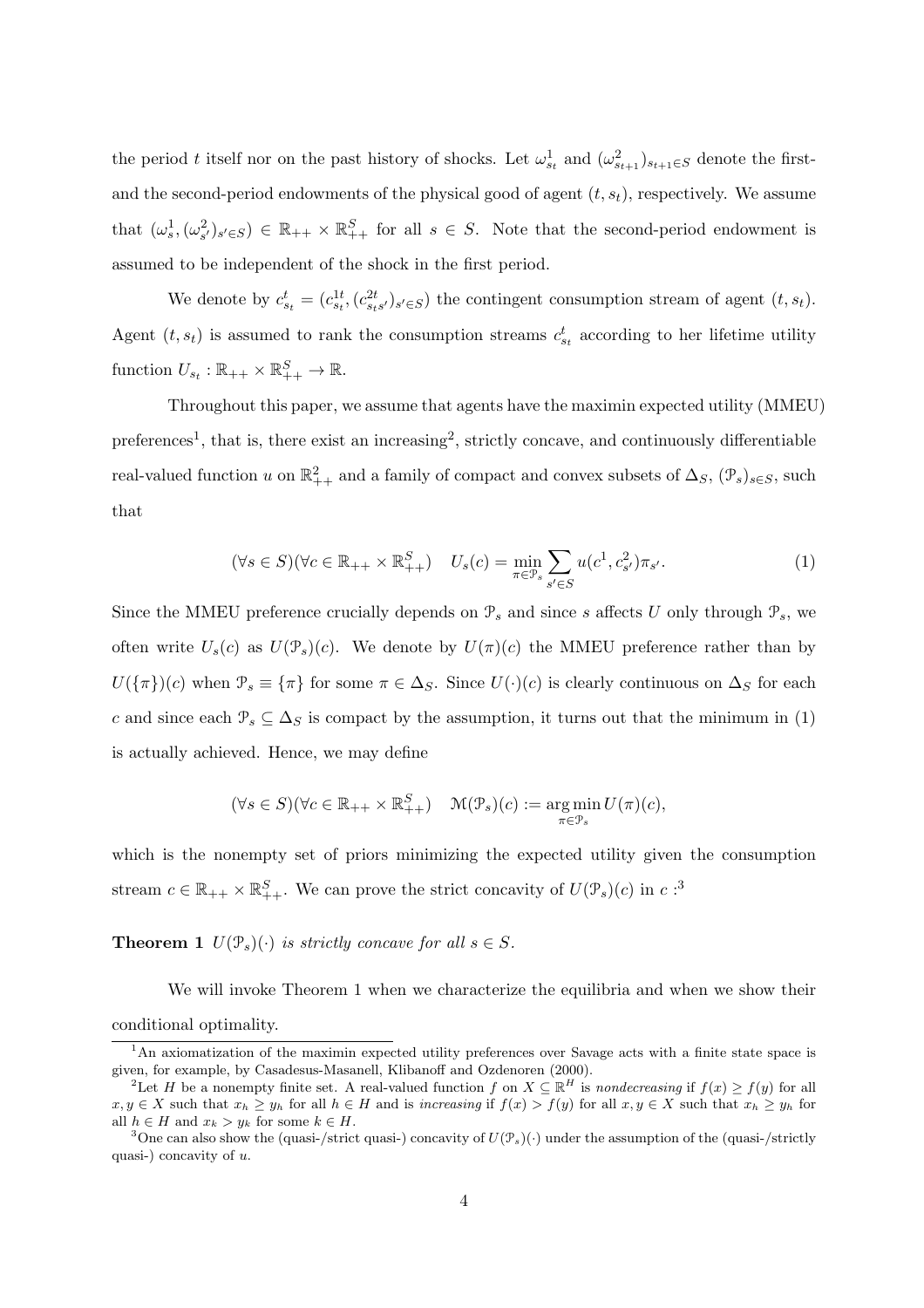#### *2.2. Equilibria*

To describe the intergenerational trade, we introduce an infinitely-lived outside asset, which yields no dividends. This asset is so-called fiat money. The stock of fiat money is constant over date-events and is denoted by *M >* 0.

A pair of a contingent real money balance  $q^* \in \mathbb{R}^S_+$  and a contingent consumption stream  $c^* = (c_s^{*1}, (c_{ss'}^{*2})_{s' \in S})_{s \in S}, (q^*, c^*)$ , is a stationary competitive equilibrium if there exists a  $m^* \in \mathbb{R}^S$ such that: for all  $s \in S$ , (i)  $(c_s^*, m_s^*)$  belongs to the set

$$
\arg \max_{(c^1, (c_{s'}^2)_{s' \in S}, m) \in \mathbb{R}_{++} \times \mathbb{R}_{++}^S \times \mathbb{R}} \left\{ U_s(c) \middle| \begin{array}{c} c^1 = \omega_s^1 - q_s^* m / M, \\ (\forall s' \in S) \ c_{s'}^2 = \omega_{s'}^2 + q_{s'}^* m / M \end{array} \right\}
$$

and (ii)  $m_s^* = M$ . While the condition (i) requires that the pair of the consumption stream  $(c_s^{*1}, (c_{ss'}^{*2})_{s' \in S})$  and money holding  $m_s^*$  must be the solution of agent  $(t, s_t)$ 's (lifetime) utilitymaximizing problem, the condition (ii) is the market clearing condition of fiat money.<sup>4</sup> From (i),  $(c_s^*, m_s^*)$  satisfies  $c_s^{*1} = \omega_s^1 - q_s^* m_s^* / M$  and  $(\forall s')$   $c_{ss'}^{*2} = \omega_{s'}^2 + q_{s'}^* m_s^* / M$ , which together with (ii) implies that  $c_s^{*1} = \omega_s^1 - q_s^*$  and  $(\forall s') c_{ss'}^{*2} = \omega_{s'}^2 + q_{s'}^*$ . Therefore, it follows that  $c_{ss'}^{*2}$  is independent of *s* (which we write as  $c_{s'}^{*2}$ ) and that

$$
(\forall s \in S) \quad c_s^{*1} + c_s^{*2} = \omega_s^1 + \omega_s^2 \, .
$$

That is, we obtain the market-clearing conditions of the contingent consumption good (the Warlas law).

A nonnegative-valued function *q ∗* on *S* is a *stationary equilibrium* if there exists a contingent consumption streams  $c^*$  with which  $(q^*, c^*)$  is a stationary competitive equilibrium. Note that we often identify a stationary competitive equilibrium with a stationary equilibrium since they have a one-to-one relationship with each other. A stationary equilibrium *q ∗* is *monetary* if it is positive-valued. We also say that a stationary equilibrium *q ∗* with its corresponding consumption streams  $c^* = (c_s^{*1}, (c_{s'}^{*2})_{s' \in S})_{s \in S}$  is *fully-insured* (with respect to the second period consumptions) if, for all  $s', s'' \in S$ ,  $c_{s'}^{*2} = c_{s''}^{*2}$ .

# **3. Characterization of Stationary Equilibria**

<sup>4</sup> In (i), though the first budget constraint holds with an equality by the increase of *u*, the other budget constraints may hold with inequalities. Here, we simply assume that all the constraints hold with equalities.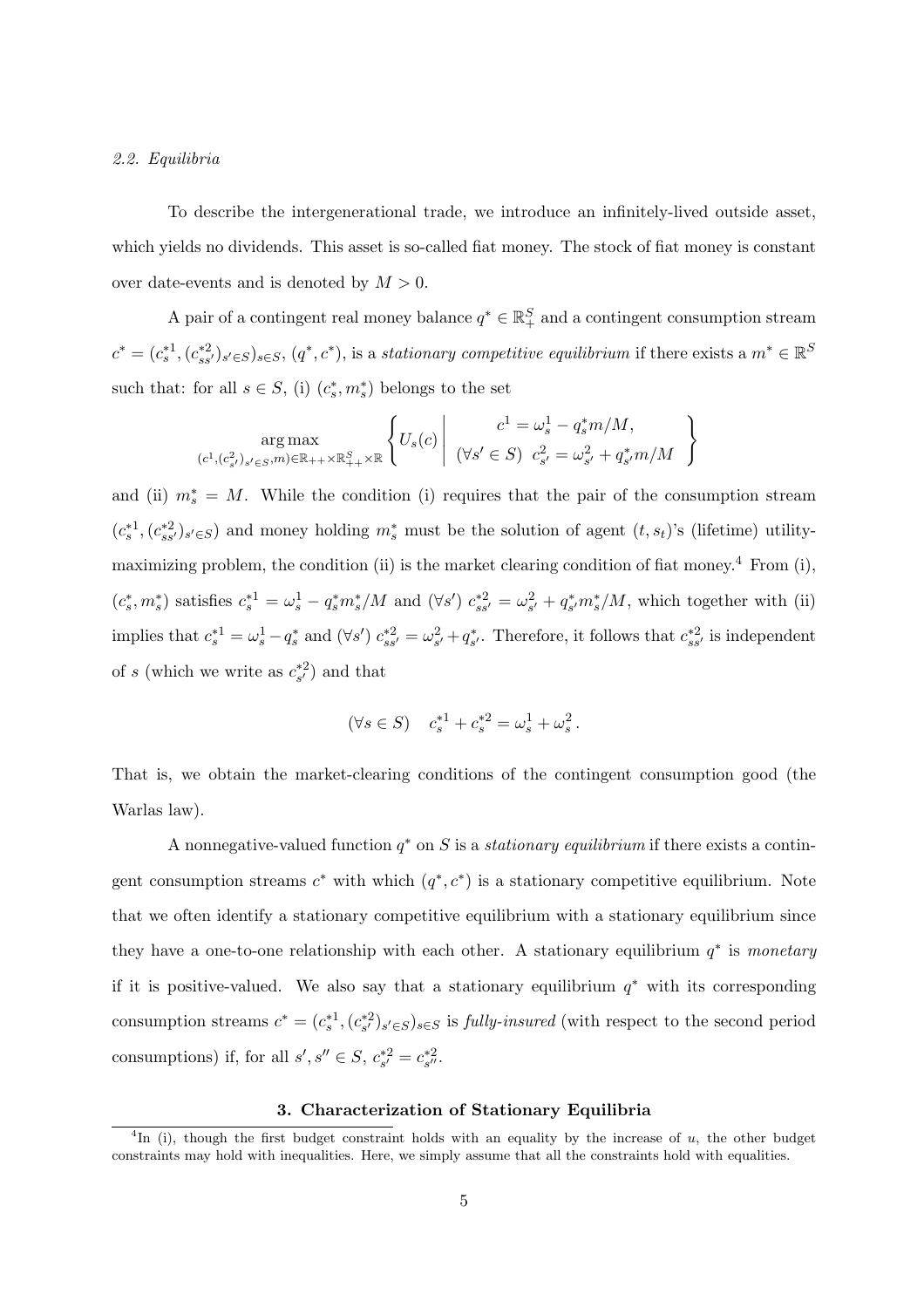This section provides a characterization of stationary equilibria. Under the current framework, the agents' optimization problems degenerate into the simple form: for all  $s \in S$ , the agent solves

$$
\max_{m \in \mathbb{R}} U(\mathcal{P}_s)(\omega_s^1 - q_s^* m/M, (\omega_{s'}^2 + q_{s'}^* m/M)_{s' \in S}).
$$
\n(2)

We denote by  $V(\mathcal{P}_s)(m)$  the objective function in (2) for the notational convenience. When  $\mathcal{P}_s$  is a singleton for all  $s \in S$ , the objective function can be differentiable with respect to *m*, and hence, a stationary equilibrium can be characterized by a system of *equations*, which is derived from the first order condition of the optimization problem and the money market clearing condition  $m_s = M$  for all  $s \in S$ . However, if  $\mathcal{P}_s$  has multiple elements, the objective function may not be differentiable. This is the main difficulty in characterizing a stationary equilibrium under MMEU preferences. In such cases, we can no longer characterize a stationary equilibrium by a system of equations. To overcome this difficulty, we will use the following theorem, which is adapted from Aubin (1979, p.118, Proposition 6).

**Theorem 2 (Aubin, 1979)** *Let*  $\Delta$  *be a nonempty subset of a metric space and let*  $\{f_\pi\}_{\pi \in \Delta}$  *be a collection of functions from*  $\mathbb R$  *to*  $\mathbb R$ *. For each*  $x \in \mathbb R$ *, define* 

$$
g(x) := \inf_{\pi \in \Delta} f_{\pi}(x) \quad and \quad \mathcal{M}(x) := \{ \pi \in \Delta | g(x) = f_{\pi}(x) \}.
$$

*Let*  $x \in \mathbb{R}$ *. If (a)*  $\Delta$  *is compact, (b) there exists a neighborhood*  $X$  *of*  $x$  *such that functions*  $\pi \mapsto f_{\pi}(y)$  are continuous (in the metric topology) for all  $y \in X$ , and (c) for all  $\pi \in \Delta$ ,  $f_{\pi}$  is *concave and differentiable, then g is differentiable at x both from left and right and it holds that*

$$
D_{-}g(x) = \max_{\pi \in \mathcal{M}(x)} Df_{\pi}(x) \quad and \quad D_{+}g(x) = \min_{\pi \in \mathcal{M}(x)} Df_{\pi}(x).
$$

By Theorem 1,  $U(\mathcal{P}_s)(\cdot)$  is strictly concave. Hence, a real number  $m \in \mathbb{R}$  is a solution of the degenerate optimization problem (2) if and only if

$$
(\forall s \in S) \quad D_+ V(\mathcal{P}_s)(m) \le 0 \le D_- V(\mathcal{P}_s)(m),
$$

where  $D$ <sup>*−*</sup>  $V(\mathcal{P}_s)(m)$  and  $D$ <sup>+</sup>  $V(\mathcal{P}_s)(m)$  are the left and the right derivatives of  $V(\mathcal{P}_s)(m)$  taken with respect to *m*, whose existence is guaranteed by Theorem 2.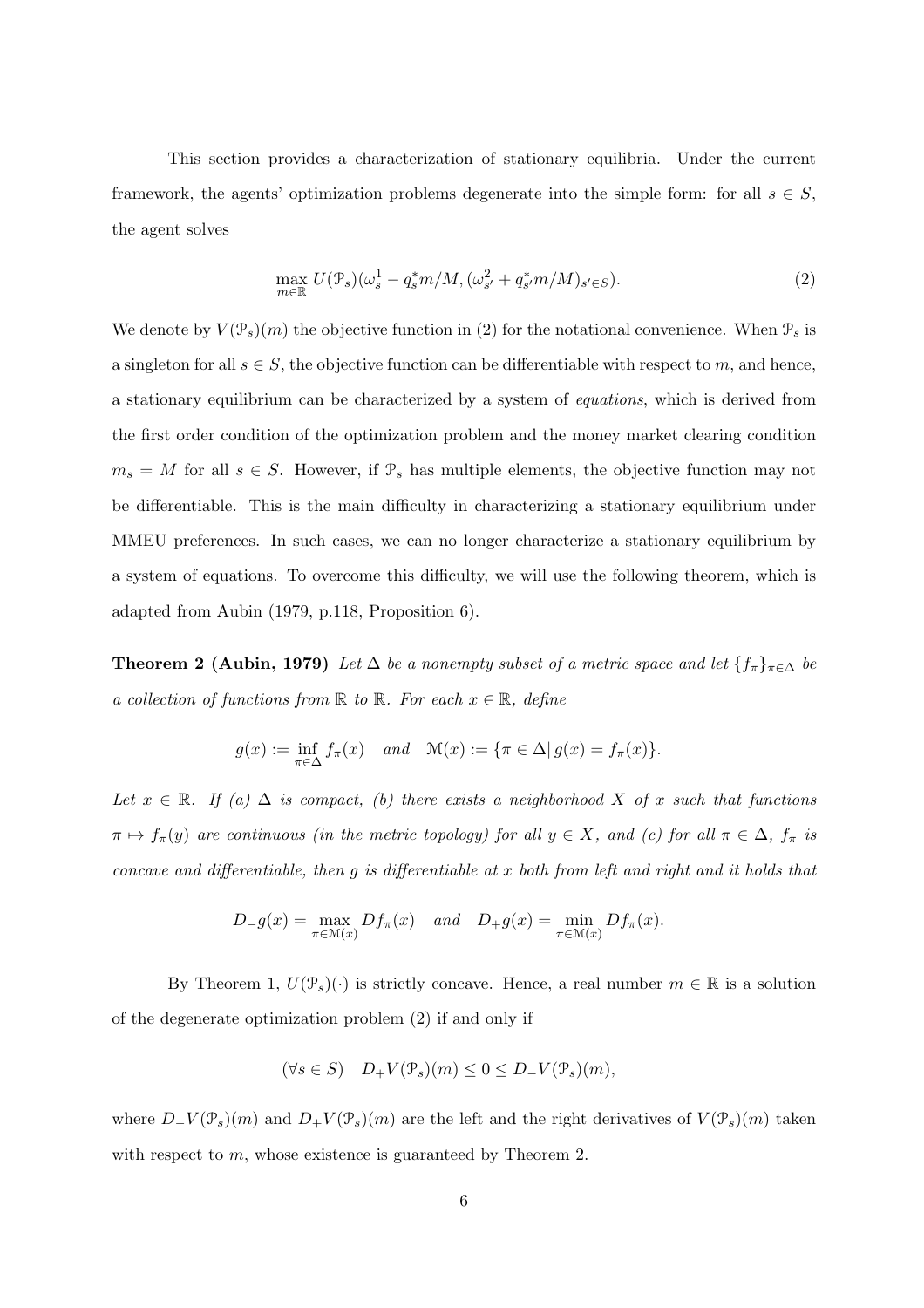Given any  $q^* \in \mathbb{R}_+^S$  and any  $s \in S$ , let  $c_s^m(q^*) := (\omega_s^1 - q_s^* m/M, (\omega_{s'}^2 + q_{s'}^* m/M)_{s' \in S})$ . We are now ready to characterize a stationary equilibrium by the system of *inclusions*:

**Theorem 3** *A nonnegative-valued function q ∗ on S is a stationary equilibrium if and only if*

$$
(\forall s \in S) \quad 0 \in \left\{ -\sum_{s' \in S} q_s^* u_1(c_s^M(q^*)) \pi_{s'} + \sum_{s' \in S} q_{s'}^* u_2(c_s^M(q^*)) \pi_{s'} \middle| \pi \in \mathcal{M}(\mathcal{P}_s)(c_s^M(q^*)) \right\},\tag{3}
$$

where  $c_s^M(q^*) = (\omega_s^1 - q_s^*, (\omega_{s'}^2 + q_{s'}^*)_{s' \in S}).$ 

This is a natural extension of the characterization of a stationary equilibrium in the standard OLG models as considered by Magill and Quinzii (2003) and Ohtaki (2010), in which agents have a unique prior. In fact, if  $\mathcal{P}_s$  is singleton for all  $s \in S$ , this system of inclusions degenerates into a system of equations, which is the same result with the standard stochastic OLG model with a unique prior.

#### **4. Existence and Indeterminacy of Stationary Monetary Equilibria**

In the previous section, we have observed that a stationary equilibrium can be characterized by a system of not equations but inclusions. However, we have no idea on the existence and the number of stationary *monetary* equilibria yet. This section will present the existence of a continuum of stationary monetary equilibria.

Let  $\omega^2 \in \mathbb{R}^S_{++}$  be arbitrarily given. Consider an equilibrium price  $q^* \in \mathbb{R}^S_{++}$  such that for any  $s', s'' \in S$ ,  $\omega_{s'}^2 + q_{s'}^* \neq \omega_{s''}^2 + q_{s''}^*$ , whenever  $s' \neq s''$ . In this case, there exists a neighborhood of  $q^*$  on which  $\mathcal{M}(\mathcal{P}_s)(c_s^M(q))$  is constant and a singleton for each *s*. We call this unique measure by  $\mu_s$  (which depends on *s* since  $\mathcal{P}_s$  depends on *s*). Then the system of inclusions, (3), turns out to be the system of simultaneous equations:

$$
(\forall s \in S) \quad 0 = -\sum_{s' \in S} q_s^* u_1(\omega_s^1 - q_s^*, \omega_{s'}^2 + q_{s'}^*) \mu_{ss'} + \sum_{s' \in S} q_{s'}^* u_2(\omega_s^1 - q_s^*, \omega_{s'}^2 + q_{s'}^*) \mu_{ss'}.
$$

Any solution to this system is an equilibrium of the economy and its local nature, including whether or not there exists a continuum of solutions, is the same as in the standard stochastic OLG model. There is nothing new here and we do not pursue this line any more.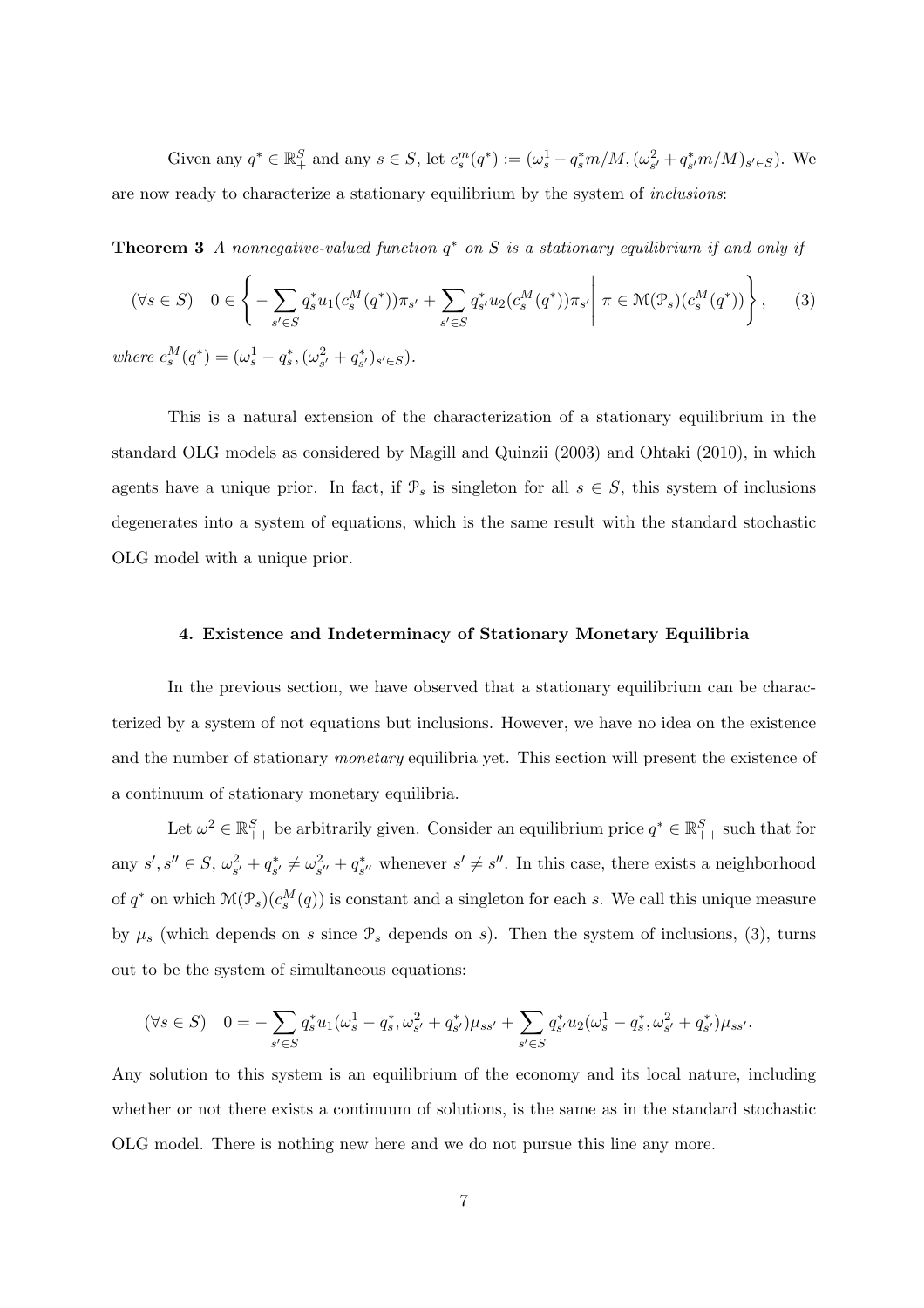Next, we turn to a *partially-insured* equilibrium. Let S' be a subset of S with  $|S'| \geq 2$ . Consider an equilibrium price  $q^* \in \mathbb{R}^S_{++}$  such that for any  $s', s'' \in S', \omega_{s'}^2 + q_{s'}^* = \omega_{s''}^2 + q_{s''}^*$ . Then  $\mathcal{M}(\mathcal{P}_s)(c_s^M(q^*))$  includes all probability measures in  $\mathcal{P}_s$  which assign the same probability to *S'*. However, since  $q^*$  need *not* be constant over *S'* (although  $\omega^2 + q^*$  need), the set in (3) is not necessarily a singleton. Therefore, a continuum of solutions to the system of inclusions, (3), may arise. To spell out the configuration of endowments which allows such indeterminacy will become very complicated. But importantly, we can choose  $q^*$  conveniently so as to make  $\omega^2 + q^*$  to be constant over some set. This "endogenized flatness" can be further exploited to show indeterminacy of *fully-insured* equilibria. We do this in a new subsection.

#### *4.1. Fully-insured Equilibria*

Henceforth, we consider a *fully*-insured stationary equilibrium such that

$$
(\exists d > 0)(\forall s \in S) \quad \omega_s^2 + q_s^* \equiv d. \tag{4}
$$

where  $d > 0$  is some constant. Then, we first observe that

$$
\mathcal{M}(\mathcal{P}_s)(c_s^M(q^*)) = \mathcal{P}_s.
$$

Furthermore, we have the following theorem.

**Theorem 4** *Suppose that q ∗ satisfies* (4) *for some d. Then, q ∗ is a stationary equilibriujm if and only if, for all*  $s \in S$ *,* 

$$
d - \max_{\pi \in \mathcal{P}_s} \sum_{s' \in S} \omega_{s'}^2 \pi_{s'} \le (d - \omega_s^2) \frac{u_1(\omega_s^1 + \omega_s^2 - d, d)}{u_2(\omega_s^1 + \omega_s^2 - d, d)} \le d - \min_{\pi \in \mathcal{P}_s} \sum_{s' \in S} \omega_{s'}^2 \pi_{s'}.
$$
 (5)

For a notational ease, we define a function  $f : \mathbb{R}^2_{++} \to \mathbb{R}_{++}$  by

$$
(\forall (x, y) \in \mathbb{R}^2_{++}) \quad f(x, y) := \frac{u_1(x, y)}{u_2(x, y)}.
$$

Note that *f* is continuous, since *u* is continuously differentiable. We can then demonstrate the indeterminacy of full-insured stationary monetary equilibria.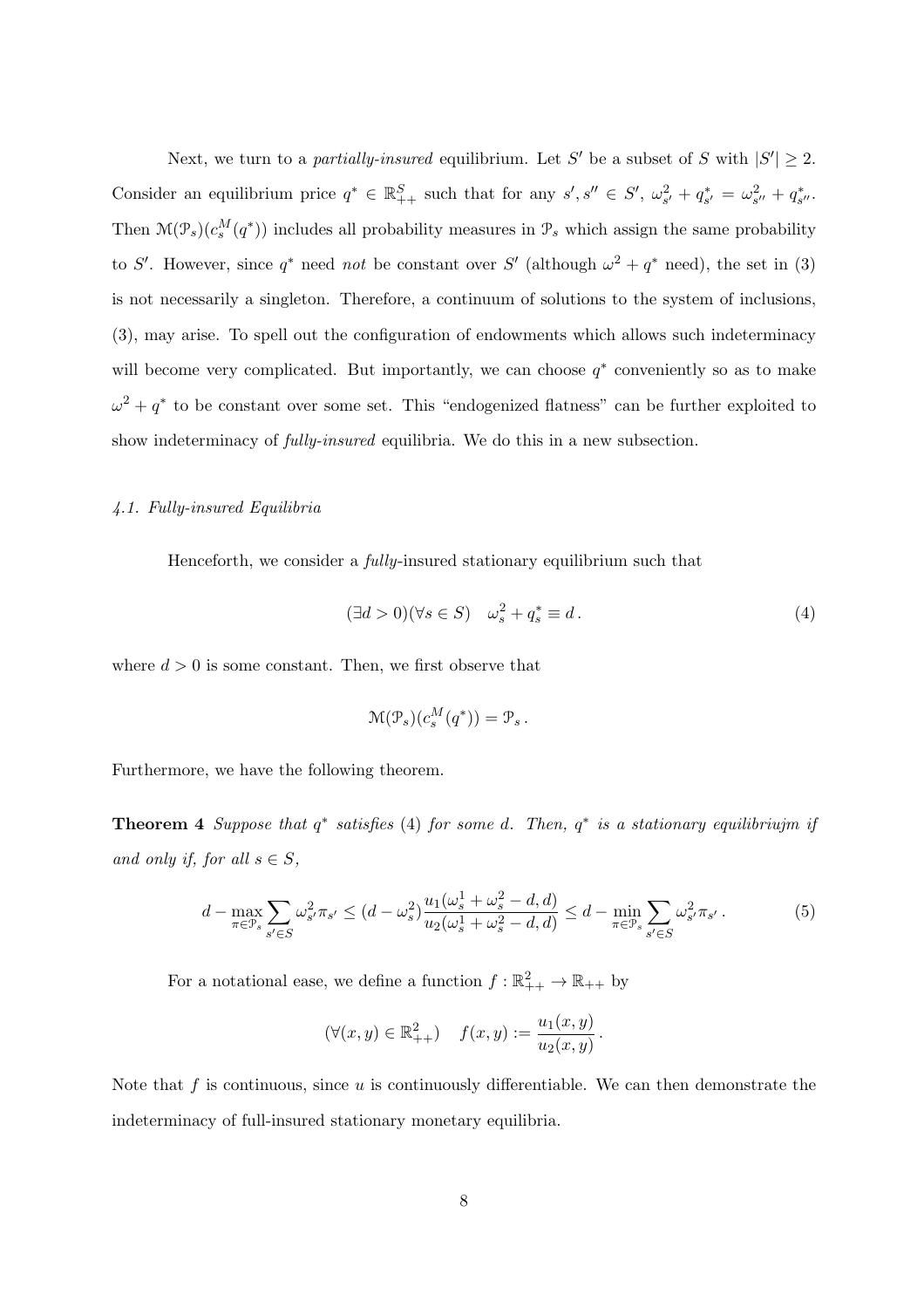**Theorem 5** *Suppose that it holds that, for all*  $s \in S$ *,* 

$$
\max_{\pi \in \mathcal{P}_s} \sum_{s' \in S} \omega_{s'}^2 \pi_{s'} > \min_{\pi \in \mathcal{P}_s} \sum_{s' \in S} \omega_{s'}^2 \pi_{s'}.
$$
\n
$$
(6)
$$

*and that the function*  $f(\cdot, y)$  *is surjective for each*  $y > 0$ . Then, there exists an open set  $\Omega^1 \subseteq \mathbb{R}_{++}^{|S|}$ such that, for any  $\omega^1 \in \Omega^1$ , there exists an open interval  $D(\omega^1) \in \mathbb{R}_{++}$  such that (5) holds for  $any \ d \in D(\omega^1) \ and \ for \ any \ s \in S$ .

When the function *u* is time-separable, the assumptions of Theorem 5 may be further simplified.

**Corollary 1** *Suppose that (6) holds. Also, assume that there exist continuously differentiable functions*  $v, w : \mathbb{R}_{++} \to \mathbb{R}$  *such that* 

$$
(\forall c^1, c^2 \in \mathbb{R}_{++}) \quad u(c^1, c^2) = v(c^1) + w(c^2).
$$

*Finally, assume that v satisfies the Inada conditions, that is,*

$$
\lim_{c \downarrow 0} v'(c) = +\infty \quad and \quad \lim_{c \uparrow +\infty} v'(c) = 0.
$$

*Then, all the assumptions of the previous theorem are satisfied.*

Precisely, we have found indeterminacy of the second-period consumption *d*. For any *d* found in Theorem 5, define  $q^*(d) : S \to \mathbb{R}_{++}$  by  $q_s^*(d) := d - \omega_s^2 > 0$  for all  $s \in S$ . One can easily find that  $q^*(d) \neq q^*(d')$  for  $d \neq d'$  and that  $q^*(d)$  is a full-insured stationary monetary equilibrium for any *d* found in Theorem 5. These imply the indeterminacy of full-insured stationary monetary equilibria, and hence, the *real* indeterminacy (indeterminacy of equilibrium allocation) also arises.

When agents have a unique prior, *i.e.*, when  $\mathcal{P}_s$  is singleton for all  $s \in S$ , the lifetime utility function can be differentiable. Then, according to Gottardi (1996), a stationary monetary equilibrium generically exists and is generically regular and hence locally isolated.<sup>5</sup> On the other

<sup>5</sup>Moreover, if preferences are separable as in Corollary 1 and if the relative risk aversion of *w* is less than or equal to unity, the number of stationary monetary equilibrium is at most one. See Ohtaki (2010) for more details.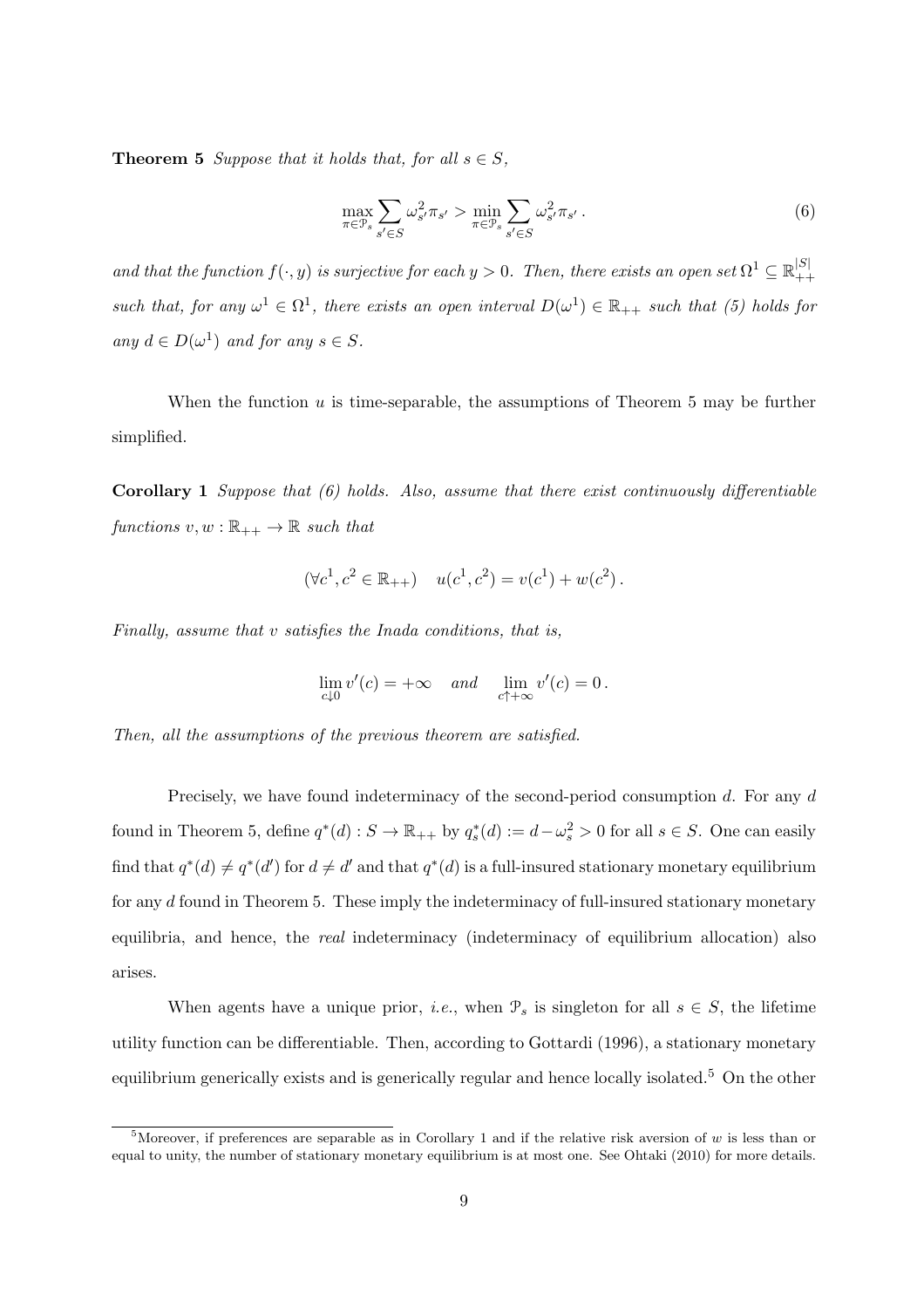hand, we have shown the existence of a continuum of stationary monetary equilibria when agents assigns not a single prior but the set of priors.

Dow and Werlang (1992), Epstein and Wang (1994, 1995), and Dana (2003) explored implications of Knightian uncertainty. While they also showed indeterminacy, it may disappear in their model when aggregate shocks exist. On the other hand, if one of  $\omega$  and  $\omega^2$  is constant over *S* and the other is not, then there is no  $d > 0$  which satisfies (5). Thus, in our model, indeterminacy of stationary monetary equilibria requires aggregate shocks and shocks on the second period endowments.

Also note that sufficient conditions for indeterminacy of stationary monetary equilibria, which we have found, are imposed on not the pair of  $\omega^1$  and  $\omega^2$  but only  $\omega^2$ . The robustness of Theorem 5 or its corollary depends on the size of the set  $\Omega^1$ . To see this and other aspects of indeterminacy, we consider a simple two-state example in the next section.

# **5. A Two-state Example**

Let  $S = \{L, H\}$  and  $\omega_L^2 < \omega_H^2$ . Assume that  $v(x) = w(x) = \ln x$  for all  $x > 0$  and

$$
\mathcal{P}_s = \{ \{1 - p, p\} \, : \, \varepsilon \le p \le \delta \}
$$

for all  $s \in S$ , where  $0 \leq \varepsilon \leq \delta \leq 1$ . Then, (5) can be rewritten as, for all  $s \in S$ ,

$$
(d - \omega_s^2)A_{\varepsilon}(d) \le \omega_s^1 \le (d - \omega_s^2)B_{\delta}(d),
$$

where

$$
A_{\varepsilon}(d) := \frac{2d - ((1 - \varepsilon)\omega_L^2 + \varepsilon \omega_H^2)}{d - ((1 - \varepsilon)\omega_L^2 + \varepsilon \omega_H^2)} \quad \text{and} \quad B_{\delta}(d) := \frac{2d - ((1 - \delta)\omega_L^2 + \delta \omega_H^2)}{d - ((1 - \delta)\omega_L^2 + \delta \omega_H^2)}.
$$

It is easy to verify that  $A_{\varepsilon}(d) < B_{\delta}(d)$  if  $\varepsilon < \delta$ . Moreover, both an increase in  $\delta$  and a decrease in  $\varepsilon$  enlarge the interval between  $A_{\varepsilon}(d)$  and  $B_{\delta}(d)$ . Finally,  $\Omega^1$  is given by

$$
\Omega^1:=\bigcup_{d>\omega_H^2}\left[((d-\omega_L^2)A_\varepsilon(d),(d-\omega_L^2)B_\delta(d))\times((d-\omega_H^2)A_\varepsilon(d),(d-\omega_H^2)B_\delta(d))\right].
$$

Figures 1 and 2 plot the region of  $\omega^1$  at which the indeterminacy arises for some specific values of  $\omega^2$ ,  $\varepsilon$  and  $\delta$ . In particular, Figure 2 shows that, when uncertainty increases in accordance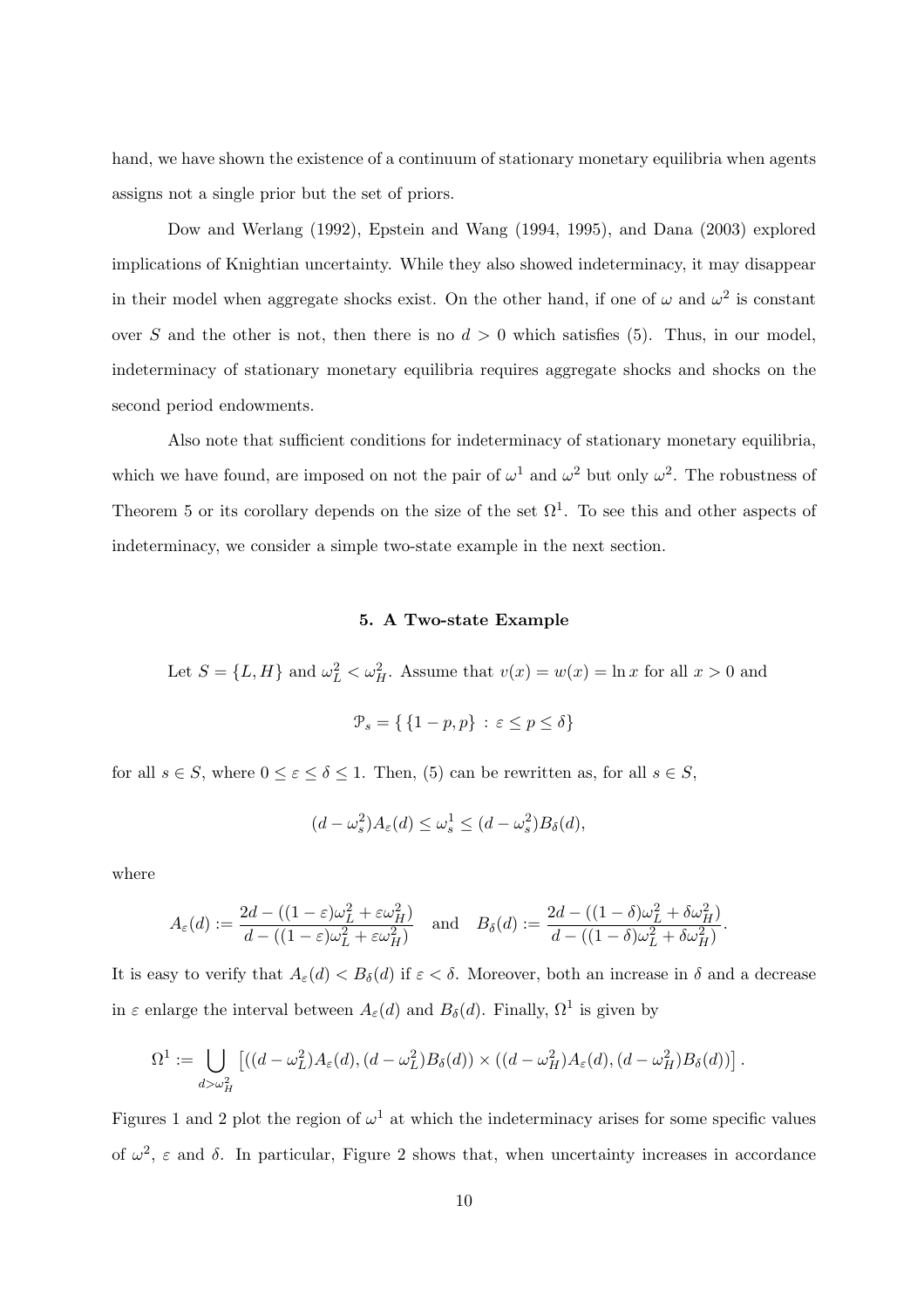with the sense of Ghirardato and Marinacci (2002), the "economy" that exhibits indeterminacy of stationary monetary equilibria is enlarged. Figure 3 depicts the "Edgeworth Box" when  $\varepsilon = \delta = 1/2$ , that is, when uncertainty is reduced to risk, in which indifference curves and the contract curve are drawn. Figure 4 depicts typical indifference curves of both types (the old who is born at state *H* and the old who is born at state *L*), which exhibit kinks on 45 degree line. Figure 5 depicts the "Edgeworth Box" when uncertainty is present, from which we see how indeterminacy arises. In that figure, we add two budget lines at two of many stationary monetary equilibria. (Note that in Figures 3-5,  $(w<sub>L</sub><sup>1</sup>, w<sub>H</sub><sup>1</sup>)$  is chosen from the region depicted in Figure 1 and that the "Edgeworth Box" is drawn under this endowment configuration.)



Figure 1: Range of  $\omega^1$ :  $(\omega_L^2, \omega_H^2) = (1, 2), (\varepsilon, \delta) = (1/4, 3/4)$ 

#### **6. Efficiency of Stationary Monetary Equilibrium Allocations**

We have found multiple stationary monetary equilibria. A natural question is that allocations corresponding to stationary monetary equilibria are optimal or not. To investigate equilibrium welfare, we begin with definition of stationary feasible allocations.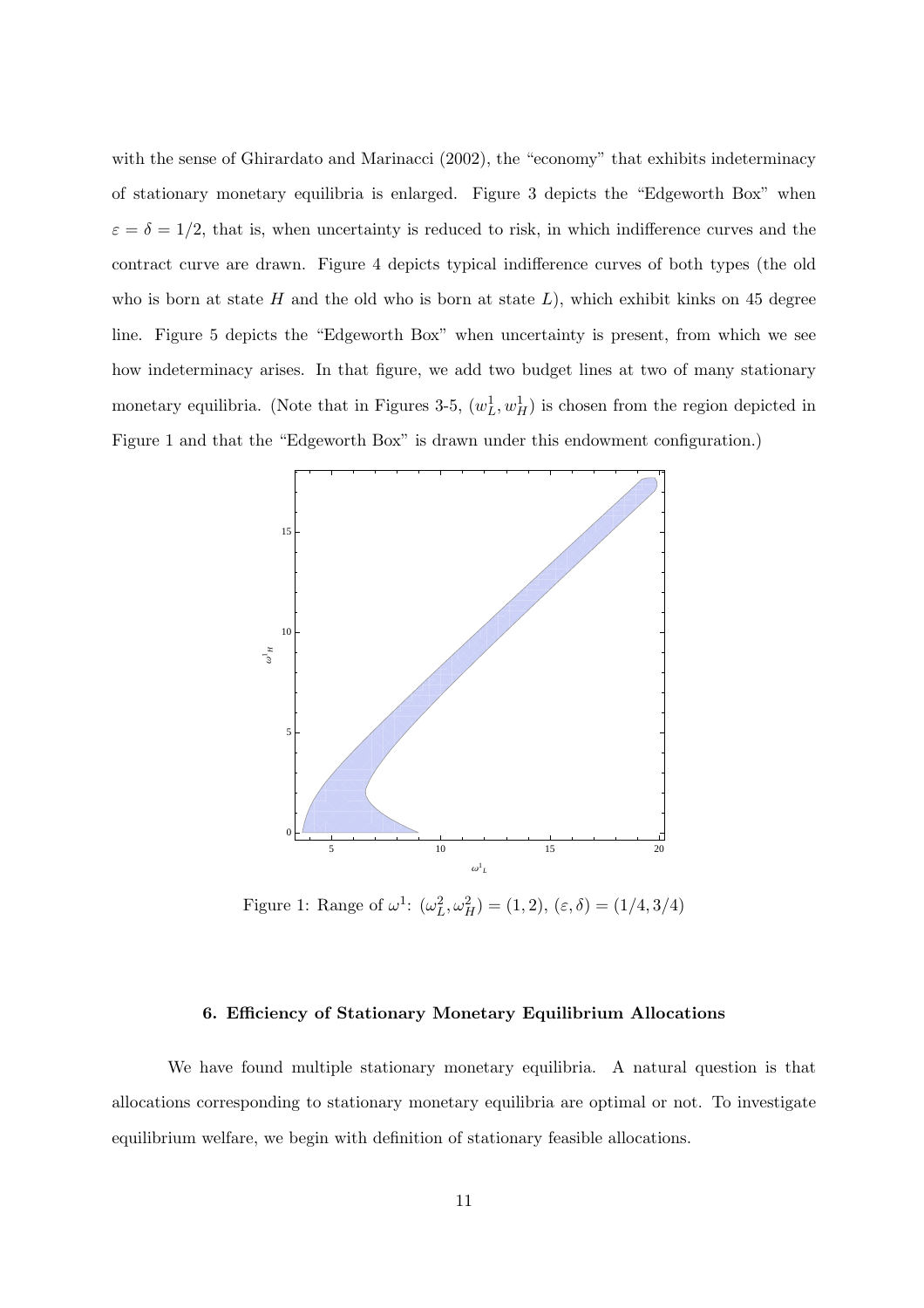

Figure 2: Increase in Uncertainty:  $(\omega_L^2, \omega_H^2) = (1, 2), (\varepsilon, \delta) = (1/8, 8/9)$ 



Figure 3: "Edgeworth Box":  $(\omega_L^1, \omega_H^1) = (6, 3), (\omega_L^2, \omega_H^2) = (1, 2), (\varepsilon, \delta) = (1/2, 1/2)$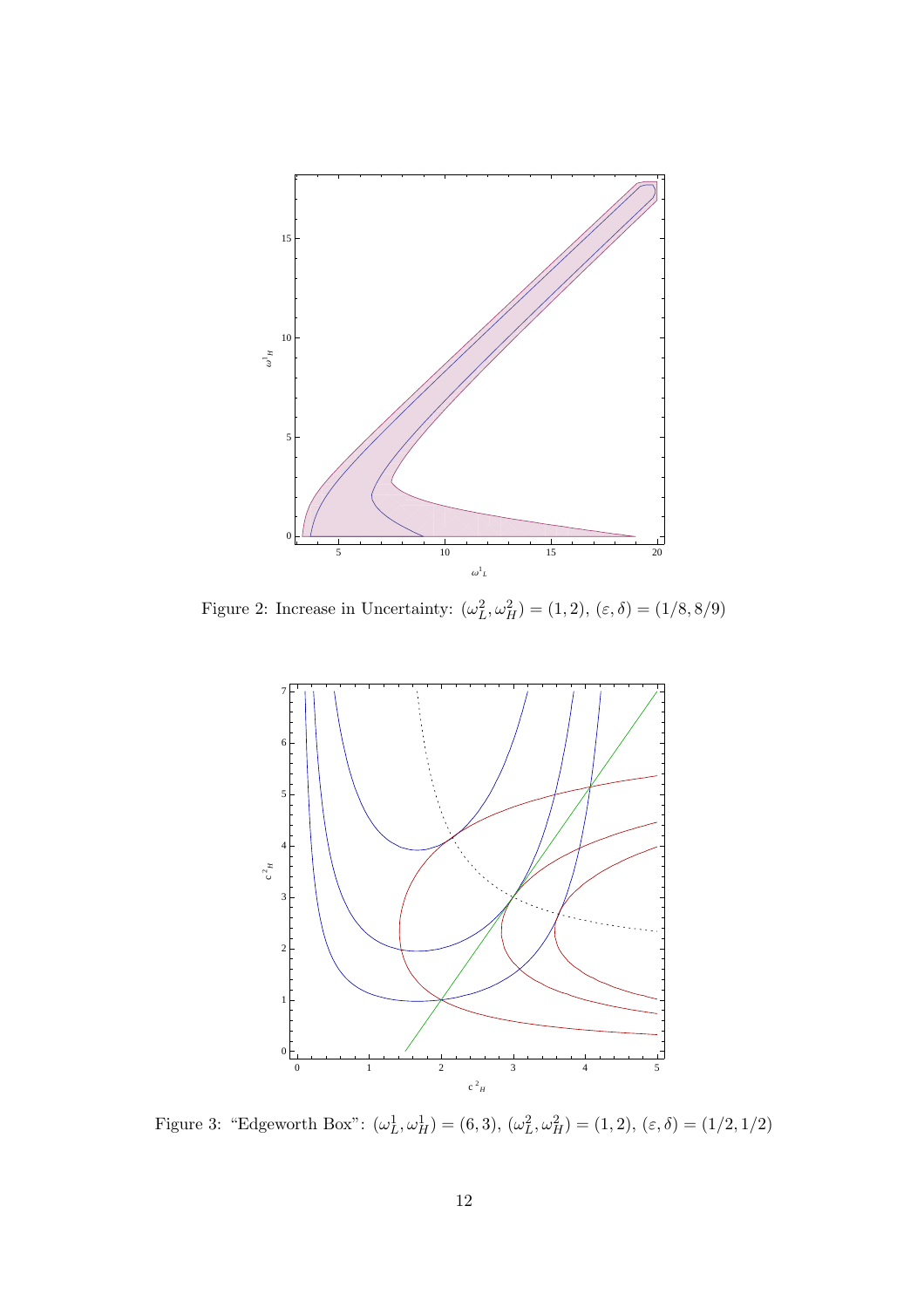

Figure 4: Indifference Curves at the Initial Endowment:  $(\omega_L^1, \omega_H^1) = (6, 3), (\omega_L^2, \omega_H^2) = (1, 2),$ (*ε, δ*) = (1*/*4*,* 3*/*4)

Let  $S_0 := {\sigma_0} \cup S$ . A *stationary feasible allocation* is a pair of  $c^1 : S \to \mathbb{R}_+$  and  $c^2$ :  $S_0 \times S \to \mathbb{R}_+$ , which satisfies that

$$
(\forall (s, s') \in S_0 \times S) \quad c_{s'}^1 + c_{ss'}^2 = \omega_{s'}.
$$

It is easy to verify that the stationary feasible allocations are independent of the predecessor events, that is,  $c_{ss}^2$  is independent of *s*. To see this, let  $c = (c^1, c^2)$  be a stationary feasible allocation. By its feasibility, it follows that  $(\forall (s,s') \in S_0 \times S)$   $c_{s'}^1 + c_{ss'}^2 = \omega_{s'}$  and  $(\forall s' \in S_0 \times S)$ S)  $c_{s'}^1 + c_{\sigma_0 s'}^2 = \omega_{s'}$ . Therefore, we obtain that  $(\forall s, s' \in S)$   $c_{\sigma_0 s'}^2 = c_{ss'}^2$ , which verifies the claim.

A stationary feasible allocation  $b = (b^1, b^2)$  is *conditionally Pareto superior* to a stationary feasible allocation  $c = (c^1, c^2)$  if

$$
(\forall s \in S)
$$
  $U_s(b_s^1, b_s^2) \ge U_s(c_s^1, c_s^2)$  and  $b_{\sigma_0}^2 \ge c_{\sigma_0}^2$ 

with strict inequality somewhere. A stationary feasible allocation *c* is *conditionally Pareto optimal* if there is no other stationary feasible allocation that is conditionally Pareto superior to *c*. The proof of the following theorem is essentially the same as that of Sakai (1988) and hence, is omitted.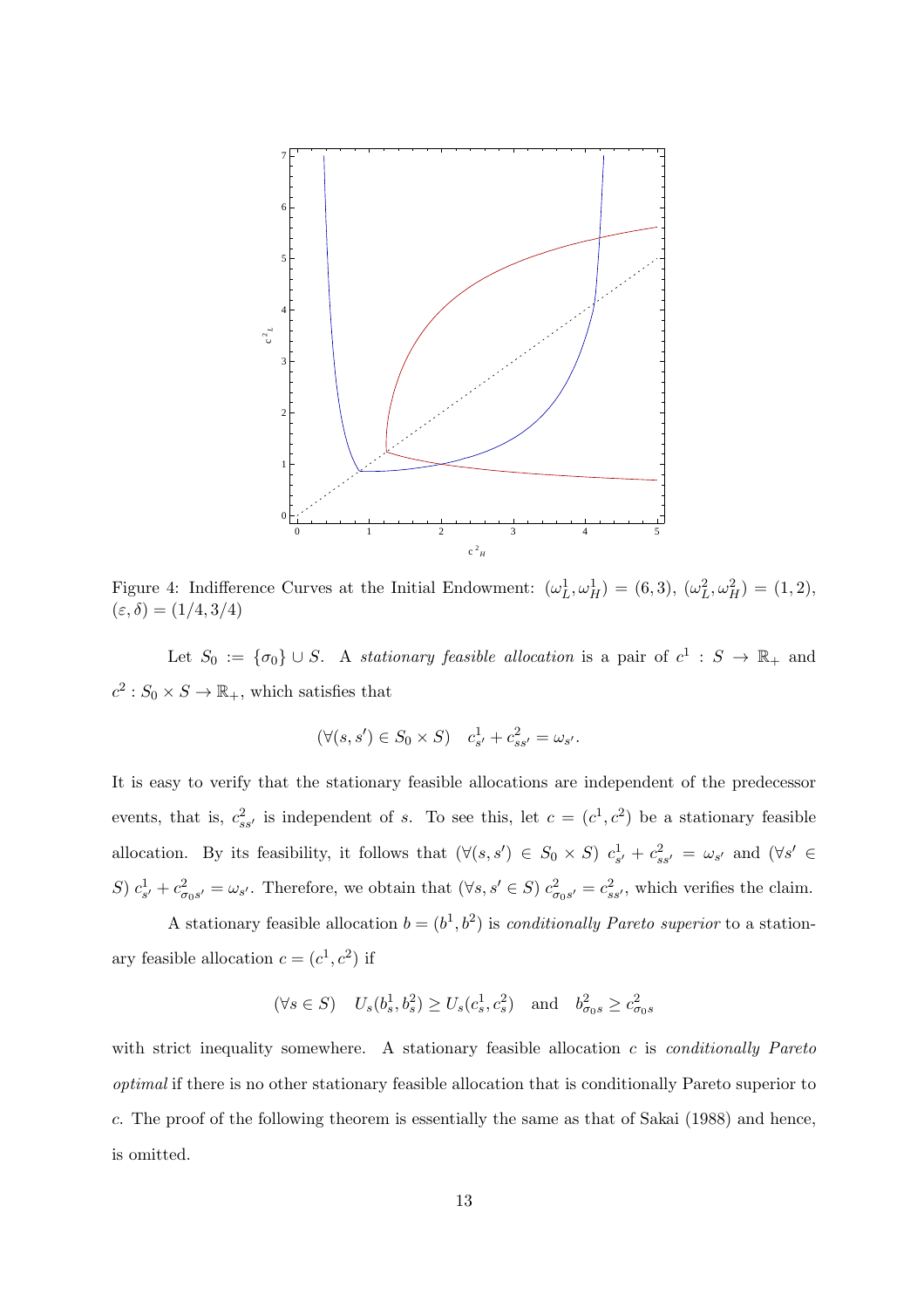

Figure 5: "Edgeworth Box:"  $(\omega_L^1, \omega_H^1) = (6, 3), (\omega_L^2, \omega_H^2) = (1, 2), (\varepsilon, \delta) = (1/4, 3/4)$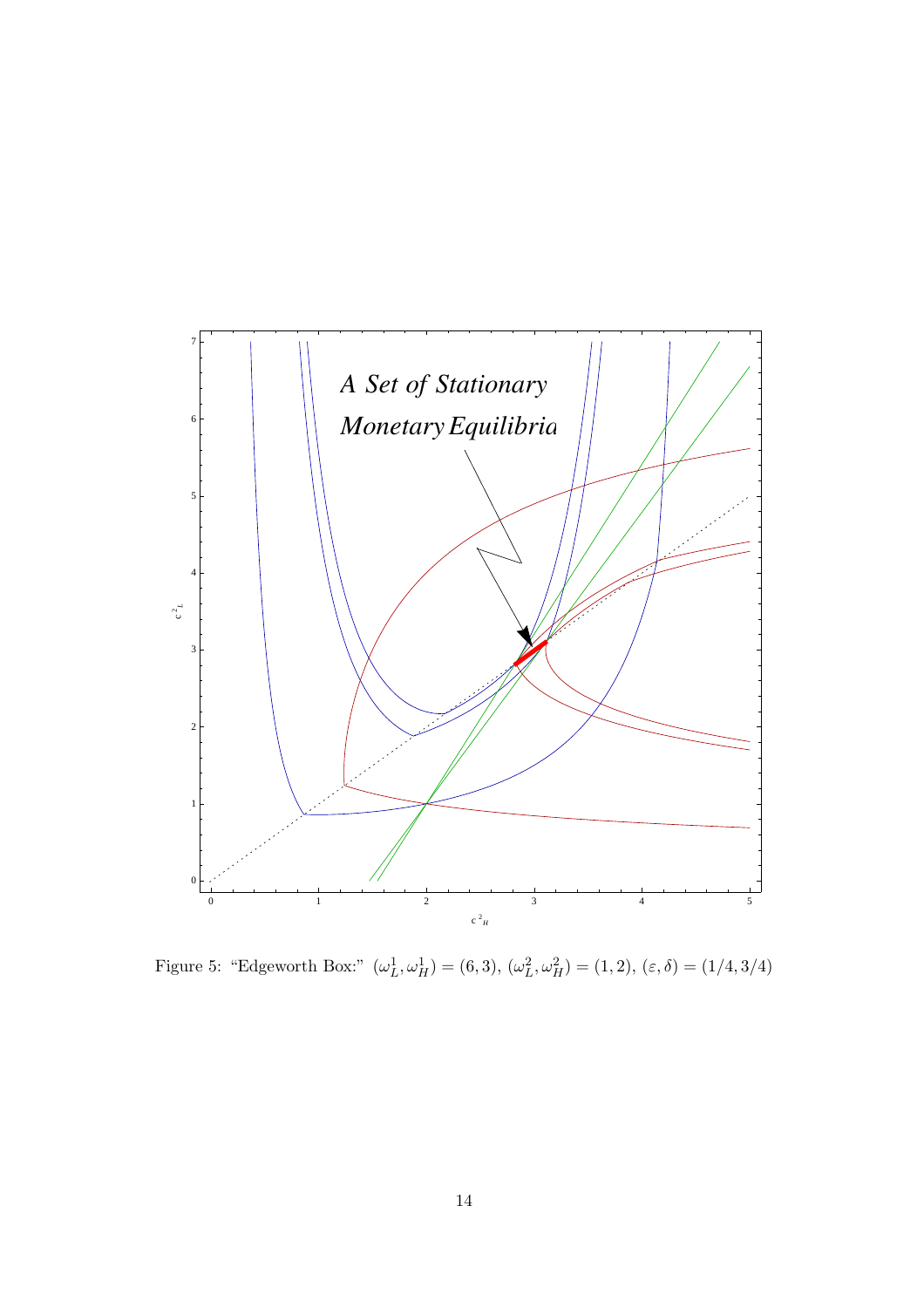**Theorem 6** *If*  $U_s$  :  $\mathbb{R}_{++} \times \mathbb{R}^S_{++} \to \mathbb{R}$  *is monotone and strictly quasi-concave for all*  $s \in S$ *, then, for any stationary feasible allocation c corresponding to a stationary monetary equilibrium, there exists no other stationary feasible allocation b that is conditionally Pareto superior to c.*

By Theorem 1,  $U(\mathcal{P}_s)(\cdot)$  is strictly concave, so that it is also strictly quasi-concave.<sup>6</sup> Theorefore, thanks to Theorem 7 we have established

**Theorem 7** *For any stationary feasible allocation c corresponding to a stationary monetary equilibrium, there exists no other stationary feasible allocation b that is conditionally Pareto superior to c.*

One might be surprised at the statement of this theorem. While there exists a continuum of stationary monetary equilibria under MMEU preferences, Theorem 7 says that all of them are conditionally Pareto optimal.<sup>7</sup>

# **7. Proofs**

**Proof of Theorem 1.** Let  $s \in S$ . Note that  $U(\cdot)(c)$  is continuous for any given  $c \in \mathbb{R}_{++} \times \mathbb{R}^S_{++}$ . Also let  $c, b \in \mathbb{R}_{++} \times \mathbb{R}^S_{++}$  and  $\alpha \in [0,1]$ . We denote by  $c_{\alpha}b$  the convex combination of *c* and *b*, *i.e.*,  $c_{\alpha}b = \alpha c + (1 - \alpha)b$ . We first claim that

$$
U(\mathcal{P}_s)(c_{\alpha}b) > \min_{\pi \in \mathcal{P}_s} \left[ \alpha U(\pi)(c) + (1 - \alpha)U(\pi)(b) \right].
$$

Suppose the contrary that

$$
U(\mathcal{P}_s)(c_\alpha b) \le \min_{\pi \in \mathcal{P}_s} \left[ \alpha U(\pi)(c) + (1 - \alpha)U(\pi)(b) \right]. \tag{7}
$$

By compactness of  $\mathcal{P}_s$  and continuity of  $U(\cdot)(d)$  for all  $d \in \mathbb{R}_{++} \times \mathbb{R}^S_{++}$ ,  $\mathcal{M}(\mathcal{P}_s)(c_\alpha b)$  and the set

$$
\mathcal{N}(\mathcal{P}_s) = \underset{\pi \in \mathcal{P}_s}{\arg \min} \left[ \alpha U(\pi)(c) + (1 - \alpha)U(\pi)(b) \right]
$$

 ${}^{6}$ See, for example, Theorem 1.E.1(i) of Takayama (1974)

<sup>7</sup>Notice that we can show Theorem 7 without continuous differentiability of *u*. Also notice that we can replace the strict concavity of *u* with its strict quasi-concavity. See also Footnote 3.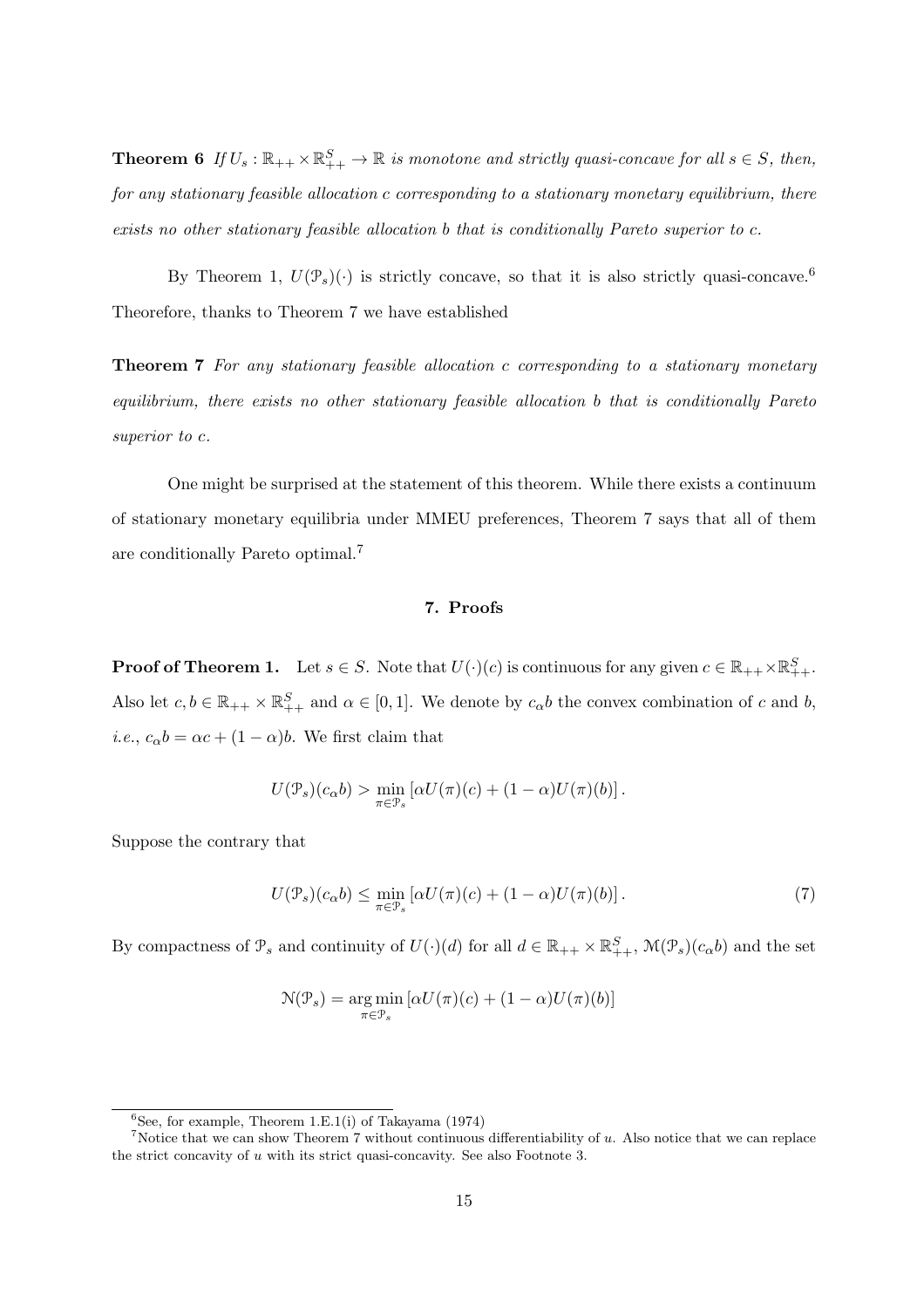are nonempty. Hence, it follows from Eq.(7) that there exist  $\mu \in \mathcal{M}(\mathcal{P}_s)(c_\alpha b)$  and  $\nu \in \mathcal{N}(\mathcal{P}_s)$ such that

$$
U(\mu)(c_{\alpha}b) = U(\mathcal{P})(c_{\alpha}b)
$$
  
\n
$$
\leq \min_{\pi \in \mathcal{P}} [\alpha U(\pi)(c) + (1 - \alpha)U(\pi)(b)]
$$
  
\n
$$
= \alpha U(\nu)(c) + (1 - \alpha)U(\nu)(b),
$$

which implies that

$$
\alpha U(\mu)(c) + (1 - \alpha)U(\mu)(b) < U(\mu)(c_{\alpha}b) \leq \alpha U(\nu)(c) + (1 - \alpha)U(\nu)(b)
$$

by strict concavity of *u*. This contradicts with the definition of  $\nu$ , which should minimize  $\alpha U(\cdot)(c) + (1 - \alpha)U(\cdot)(b)$  in  $\mathcal{P}_s$ . This completes the claim.

Recall that  $N(Q)$  is nonempty. For any  $\nu \in N(Q)$ , we can obtain that

$$
\min_{\pi \in \mathcal{P}_s} \left[ \alpha U(\pi)(c) + (1 - \alpha)U(\pi)(b) \right] = \alpha U(\nu)(c) + (1 - \alpha)U(\nu)(b)
$$
  

$$
\geq \alpha U(\mathcal{P}_s)(c) + (1 - \alpha)U(\mathcal{P}_s)(b),
$$

by the definition of  $U(\mathcal{P})(\cdot)$ . Combining this with the previous claim, it follows that

$$
U(\mathcal{P}_s)(c_{\alpha}b) > \min_{\pi \in \mathcal{P}_s} [\alpha U(\pi)(c) + (1 - \alpha)U(\pi)(b)]
$$
  

$$
\geq \alpha U(\mathcal{P}_s)(c) + (1 - \alpha)U(\mathcal{P}_s)(b).
$$

Therefore,  $U(\mathcal{P}_s)(\cdot)$  is concave.

**Proof of Theorem 3.** By Theorems 1 and 2, we can characterize a stationary equilibrium by the system of inequalities:

$$
(\forall s \in S) \quad D_+ V(\mathcal{P}_s)(M) \le 0 \le D_- V(\mathcal{P}_s)(M).
$$

Since

$$
D_{+}V(\mathcal{P}_{s})(m) = \min_{\pi \in \mathcal{M}(\mathcal{P}_{s})(c_{s}^{m}(q^{*}))} \left( -\sum_{s' \in S} q_{s}^{*} u_{1}(c_{s}^{m}(q^{*})) \pi_{s'} + \sum_{s' \in S} q_{s'}^{*} u_{2}(c_{s}^{m}(q^{*})) \pi_{s'} \right),
$$
  

$$
D_{-}V(\mathcal{P}_{s})(m) = \max_{\pi \in \mathcal{M}(\mathcal{P}_{s})(c_{s}^{m}(q^{*}))} \left( -\sum_{s' \in S} q_{s}^{*} u_{1}(c_{s}^{m}(q^{*})) \pi_{s'} + \sum_{s' \in S} q_{s'}^{*} u_{2}(c_{s}^{m}(q^{*})) \pi_{s'} \right)
$$

for all  $m \in \mathbb{R}$  and  $\mathcal{M}(\mathcal{P}_s)(c_s^M(q^*))$  is convex for all  $s \in S$ , we obtain (3).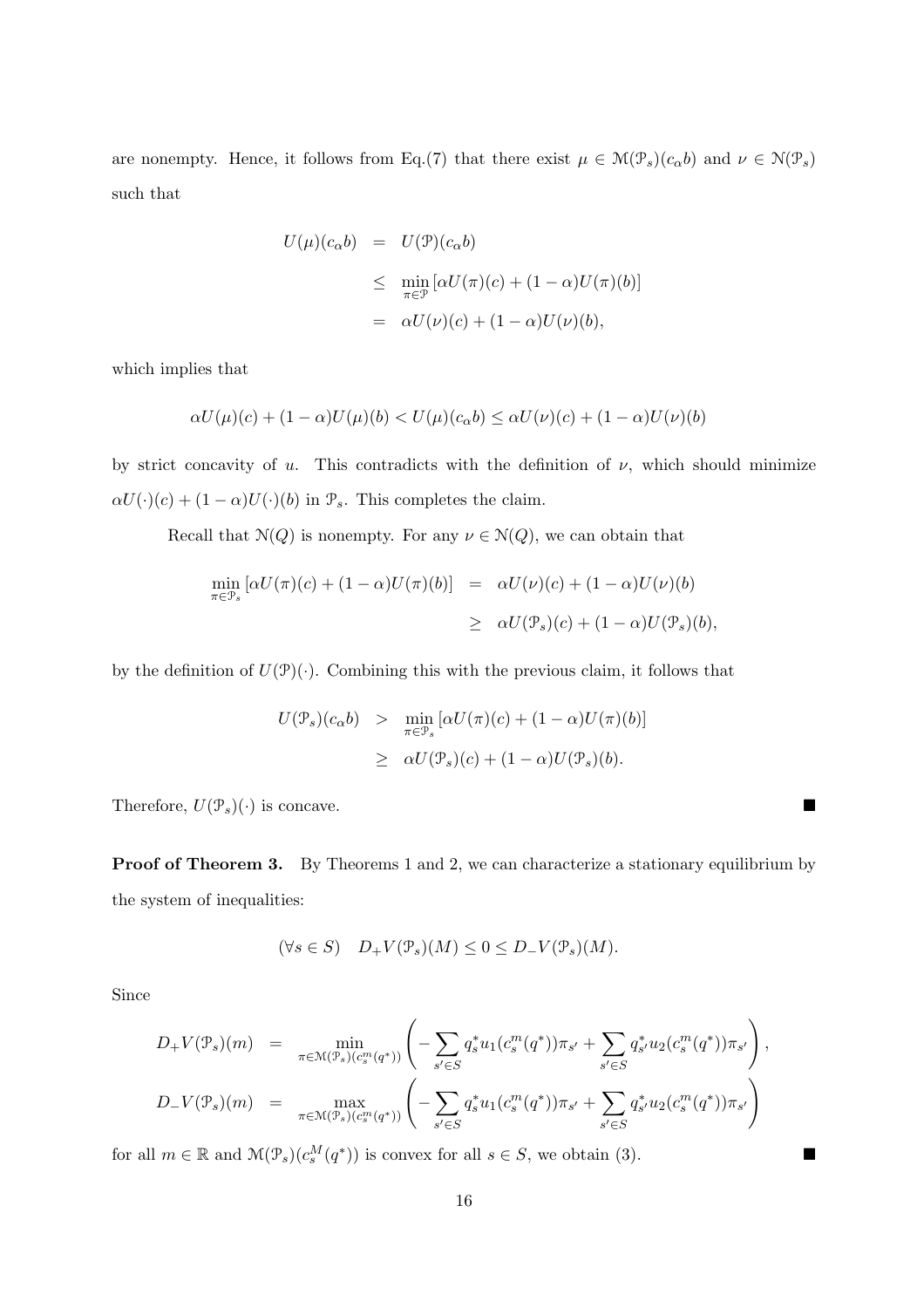**Proof of Theorem 4.** Let  $s \in S$ . Under (4), (3) is successively rewritten as follows:

$$
0 \in \left\{-\sum_{s' \in S} q_s^* u_1(\omega_s^1 - q_s^*, d)\pi_{s'} + \sum_{s' \in S} q_{s'}^* u_2(\omega_s^1 - q_s^*, d)\pi_{s'} \middle| \pi \in \mathcal{P}_s\right\},\right\}
$$

which is equivalent to

$$
0 \in \left\{-q_s^*u_1(\omega_s^1 - q_s^*, d) + u_2(\omega_s^1 - q_s^*, d)\sum_{s' \in S} q_{s'}^*\pi_{s'}\right\}\pi \in \mathcal{P}_s\right\}.
$$

Hence, it follows that

$$
q_s^* \frac{u_1(\omega_s^1 - q_s^*, d)}{u_2(\omega_s^1 - q_s^*, d)} \in \left\{ \left. \sum_{s' \in S} q_{s'}^* \pi_{s'} \right| \pi \in \mathcal{P}_s \right\}
$$

Because  $\mathcal{P}_s$  is compact and convex for each  $s$ , the last expression is equivalent to

$$
\min_{\pi \in \mathcal{P}_s} \sum_{s' \in S} q_{s'}^* \pi_{s'} \le q_s^* \frac{u_1(\omega_s^1 - q_s^*, d)}{u_2(\omega_s^1 - q_s^*, d)} \le \min_{\pi \in \mathcal{P}_s} \sum_{s' \in S} q_{s'}^* \pi_{s'}.
$$

By substituting  $q_s^* = d - \omega_s^2$  to this, we obtain (5).

**Proof of Theorem 5.** Note that  $d > \omega_s^2$  for all *s*. This follows from (4) since we are looking for an equilibrium  $q^*$  such that  $q_s^* > 0$  for all *s*. Therefore, by (6) and the assumption on *f*, for any *s* and for any *d*, we can find an open interval  $\Omega_s^1(d) \subseteq \mathbb{R}_{++}$  such that, for any  $\omega_s^1 \in \Omega_s^1(d)$ ,  $\omega_s^1$  satisfies (5) with strict inequalities.

Let *d* be given and let  $\omega^1 \in \mathbb{R}_{++}^{|S|}$  be such that  $\omega_s^1 \in \Omega_s^1(d)$  for each *s*. Then, for each *s*, there exists an open interval  $D_s(\omega^1)$  which satisfies that  $d \in D_s(\omega^1)$  and that, for each  $d' \in D_s(\omega^1)$ , (5) holds with  $d = d'$ . This follows because we may take an appropriate neighborhood of *d* since  $\omega_s^1$  satisfies (5) with strict inequalities by the previous paragraph and since *f* is a continuous function.

Finally, define  $\Omega^1$  by

$$
\Omega^1 := \bigcup_{d > \max_s \omega_s^2} \prod_{s=1}^{|S|} \Omega_s^1(d) .
$$

Let  $\omega^1 \in \Omega^1$ . Then, there exists  $d > \max_s \omega_s^2$  such that, for each  $s, \omega_s^1 \in \Omega_s^1(d)$ . Therefore, by the previous paragraph, there exists an open interval  $D_s(\omega^1)$  such that, for any  $d' \in D_s(\omega^1)$ , (5) holds with  $d = d'$ . Define  $D(\omega^1)$  by  $D(\omega^1) := \bigcap_{s=1}^{|S|} D_s(\omega^1)$ . Note that  $D(\omega^1)$  is nonempty and open since for all  $s, d \in D_s(\omega^1)$  by the previous paragraph. Then, if  $d' \in D(\omega^1)$ , (5) holds with  $d = d'$ . Thus, we obtained  $\Omega^1$  and  $D(\omega^1)$  whose existence is claimed in the theorem.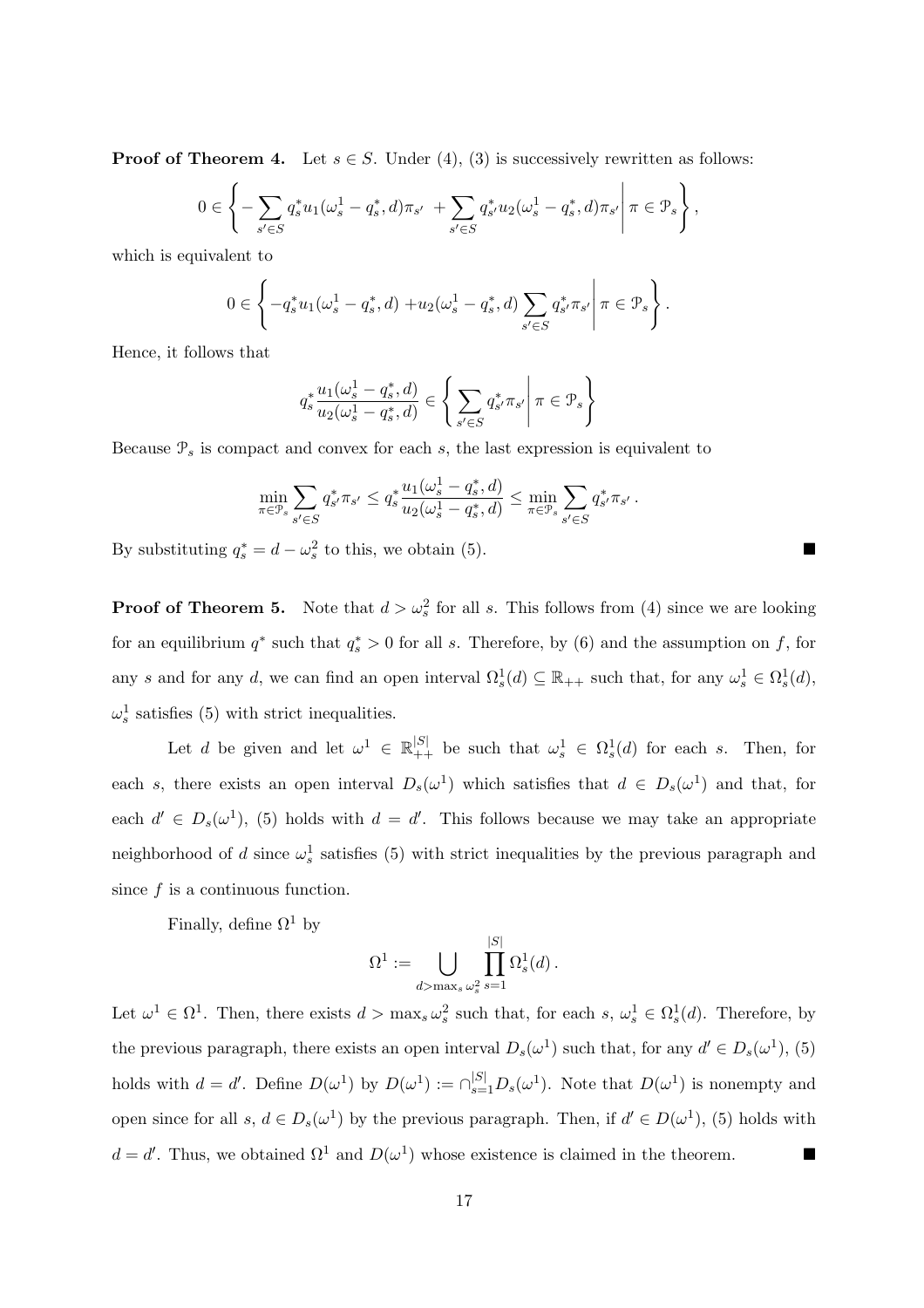**Proof of Corollary 1.** Under the stated assumptions, the function *f* will become  $f(x, y) =$  $v'(x)/w'(y)$  for each *x* and *y*. By the Inada condition on *v*,  $f(\cdot, y)$  is clearly surjective for each *y*, which completes the proof.

#### **Acknowledgement**

The authors thank seminar participants at Keio University, Doshisha University, Hosei University and Okayama University for their helpful comments.

# **References**

Aubin, J.P. (1979): *Mathematical Methods of Game and Economic Theory*, North-Holland, Amsterdam.

Bewley, T. (2002): "Knightian decision theory: Part I," *Decisions in Economics and Finance* **25**, 79–110. (Its working paper is first published in 1986)

Casadesus-Masanell, R., Klibanoff, P. and E. Ozdenoren (2000): "Maxmin Expected Utility over Savage Acts with a Set of Priors," *Journal of Economic Theory* **92**, 35–65.

Dana, R.A. (2004): "Ambiguity, uncertainty aversion and equilibrium welfare," *Economic Theory* **23**, 569–587.

Dow, J. and S.R.C. Werlang (1992): "Uncertainty aversion, risk aversion, and the optimal choice of portfolio," *Econometrica* **60**(1), 197–204.

Epstein, L.G. and T. Wang (1994): "Intertemporal asset pricing under Knightian uncertainty," *Econometrica* **62**, 283–322.

Epstein, L.G. and T. Wang (1995): "Uncertainty, risk-neutral measures and security price booms and crashes," *Journal of Economic Theory* **67**, 40–82.

Gilboa, I. (1987): "Expected utility theory with purely subjective non-additive probabilities," *Journal of Mathematical Economics* **16**, 141–153.

Gilboa, I. and D. Schmeidler (1989): "Maxmin expected utility with non-unique prior," *Journal of Mathematical Economics* **18**, 141–153.